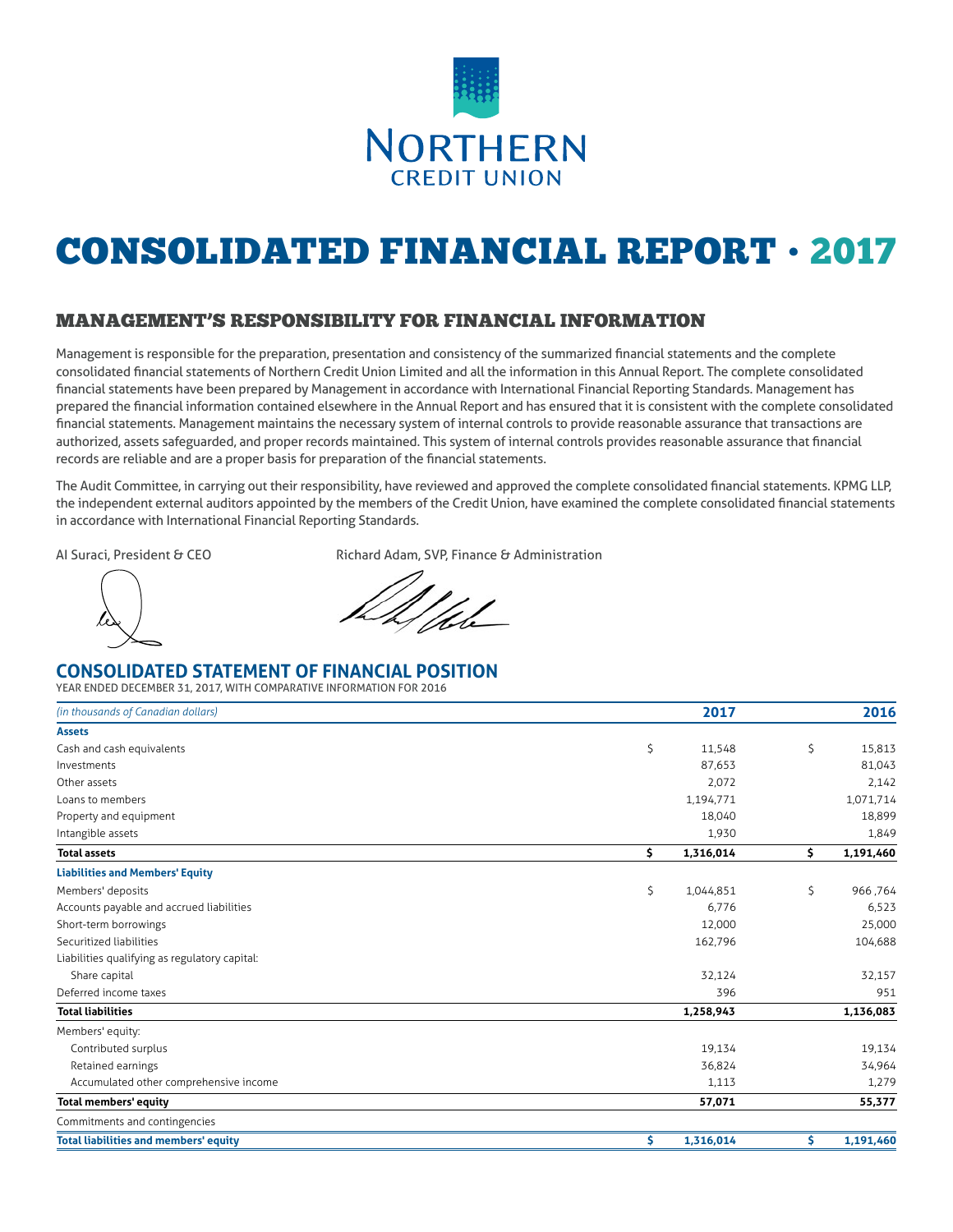

## **STATEMENT OF INCOME**

YEAR ENDED DECEMBER 31, 2017, WITH COMPARATIVE INFORMATION FOR 2016

| (in thousands of Canadian dollars)                        | 2017         | 2016         | (in thousands of Canadian dollars)                   |
|-----------------------------------------------------------|--------------|--------------|------------------------------------------------------|
| Revenue:                                                  |              |              | Net Income                                           |
| Interest                                                  |              |              | Other comprehensive income,                          |
| - residential mortgage loans                              | \$<br>21,352 | \$<br>20,325 | net of income taxes:                                 |
| - personal loans                                          | 14,202       | 11,162       | Items that are or may be recl                        |
| - commercial loans                                        | 9,992        | 10,530       | subsequently to profit or los                        |
| Investment income                                         | 1,040        | 845          | Net loss on cash flow                                |
|                                                           | 46,586       | 42,862       | hedges, net of income ta>                            |
| Cost of financing:                                        |              |              | of \$17 (2016 - \$Nil)                               |
| Interest                                                  |              |              | Items that will never be                             |
| - demand deposits                                         | 1,767        | 1,617        | reclassified to profit or loss:                      |
| - term deposits                                           | 5,618        | 4,547        | Defined benefit plan actu                            |
| - registered savings plans                                | 4,686        | 4,299        | losses, net of income tax                            |
| Distribution to members                                   | 842          | 835          | of \$42 (2016 - \$74)                                |
|                                                           | 2,942        | 1,929        | <b>Comprehensive Income</b>                          |
| Interest on external borrowings                           |              |              |                                                      |
|                                                           | 15,855       | 13,227       |                                                      |
| Net interest income                                       | 30,731       | 29,635       |                                                      |
| Net impairment loss on loans<br>Net interest income after | 2,434        | 1,542        | <b>STATEMENT OF CHA</b>                              |
| provision for impaired loans                              | 28,297       | 28,093       | YEAR ENDED DECEMBER 31, 2017                         |
| Non-interest revenue                                      | 11,715       |              |                                                      |
|                                                           |              | 11,053       | (in thousands of Canadian dollars)                   |
|                                                           | 40,012       | 39,146       | Contributed surplus:                                 |
| Operating expenses:                                       |              |              | Balance, beginning of year                           |
| Salaries, wages and benefits                              | 18,942       | 18,013       | Acquisition of Espanola<br>District Credit Union Lin |
| Board, delegate and committee                             | 521          | 623          |                                                      |
| Data processing and clearing                              | 1,069        | 1,192        | Balance, end of year                                 |
| General and administration                                | 11,340       | 10,831       | Retained earnings:                                   |
| Insurance                                                 | 937          | 912          | Balance, beginning of year                           |
| Occupancy                                                 | 2,792        | 2,762        | Net income                                           |
| Depreciation and amortization                             | 2,652        | 2,518        | Balance, end of year                                 |
|                                                           | 38,253       | 36,851       | Accumulated other                                    |
| Operating income                                          | 1,759        | 2,295        | comprehensive income:                                |
| Unrealized gains (losses):                                |              |              | Representing the fair value re                       |
| Unrealized losses on                                      |              |              | Balance, beginning of yea                            |
| interest rate swaps                                       | (35)         | (26)         | Net loss on cash flow hed                            |
| Unrealized (loss)                                         |              |              | net of income tax                                    |
| gains on investments                                      | (7)          | 44           | Defined benefit plan actu                            |
| Income before income taxes                                | 1,717        | 2,313        | losses, net of income tax                            |
| Income taxes:                                             |              |              | Balance, end of year                                 |
| Current                                                   | 353          | 330          | Members' equity, end of year                         |
| Deferred (recovery)                                       | (496)        | (6)          |                                                      |
|                                                           | (143)        | 324          |                                                      |
| <b>Net income</b>                                         | \$<br>1,860  | \$<br>1,989  |                                                      |

## **STATEMENT OF COMPREHENSIVE INCOME**

YEAR ENDED DECEMBER 31, 2017, WITH COMPARATIVE INFORMATION FOR 2016

| (in thousands of Canadian dollars)    |   | 2017  |   | 2016  |
|---------------------------------------|---|-------|---|-------|
| Net Income                            | Ś | 1,860 | S | 1,989 |
| Other comprehensive income,           |   |       |   |       |
| net of income taxes:                  |   |       |   |       |
| Items that are or may be reclassified |   |       |   |       |
| subsequently to profit or loss:       |   |       |   |       |
| Net loss on cash flow                 |   |       |   |       |
| hedges, net of income tax             |   |       |   |       |
| of \$17 (2016 - \$Nil)                |   | (48)  |   |       |
| Items that will never be              |   |       |   |       |
| reclassified to profit or loss:       |   |       |   |       |
| Defined benefit plan actuarial        |   |       |   |       |
| losses, net of income tax             |   |       |   |       |
| of \$42 (2016 - \$74)                 |   | (118) |   | (207  |
| <b>Comprehensive Income</b>           | S | 1.694 | S | 1.782 |

## **STATEMENT OF CHANGES IN MEMBERS' EQUITY**

YEAR ENDED DECEMBER 31, 2017, WITH COMPARATIVE INFORMATION FOR 2016

| (in thousands of Canadian dollars)   |   | 2017   |   | 2016   |
|--------------------------------------|---|--------|---|--------|
| Contributed surplus:                 |   |        |   |        |
| Balance, beginning of year           | Ś | 19,134 | Ŝ | 17,803 |
| Acquisition of Espanola &            |   |        |   |        |
| District Credit Union Limited        |   |        |   | 1,331  |
| Balance, end of year                 |   | 19,134 |   | 19,134 |
| Retained earnings:                   |   |        |   |        |
| Balance, beginning of year           |   | 34,964 |   | 32,975 |
| Net income                           |   | 1,860  |   | 1,989  |
| Balance, end of year                 |   | 36,824 |   | 34,964 |
| Accumulated other                    |   |        |   |        |
| comprehensive income:                |   |        |   |        |
| Representing the fair value reserve: |   |        |   |        |
| Balance, beginning of year           |   | 1,279  |   | 1,486  |
| Net loss on cash flow hedges,        |   |        |   |        |
| net of income tax                    |   | (48)   |   |        |
| Defined benefit plan actuarial       |   |        |   |        |
| losses, net of income tax            |   | (118)  |   | (207)  |
| Balance, end of year                 |   | 1,113  |   | 1,279  |
| Members' equity, end of year         | Ś | 57,071 | Ś | 55,377 |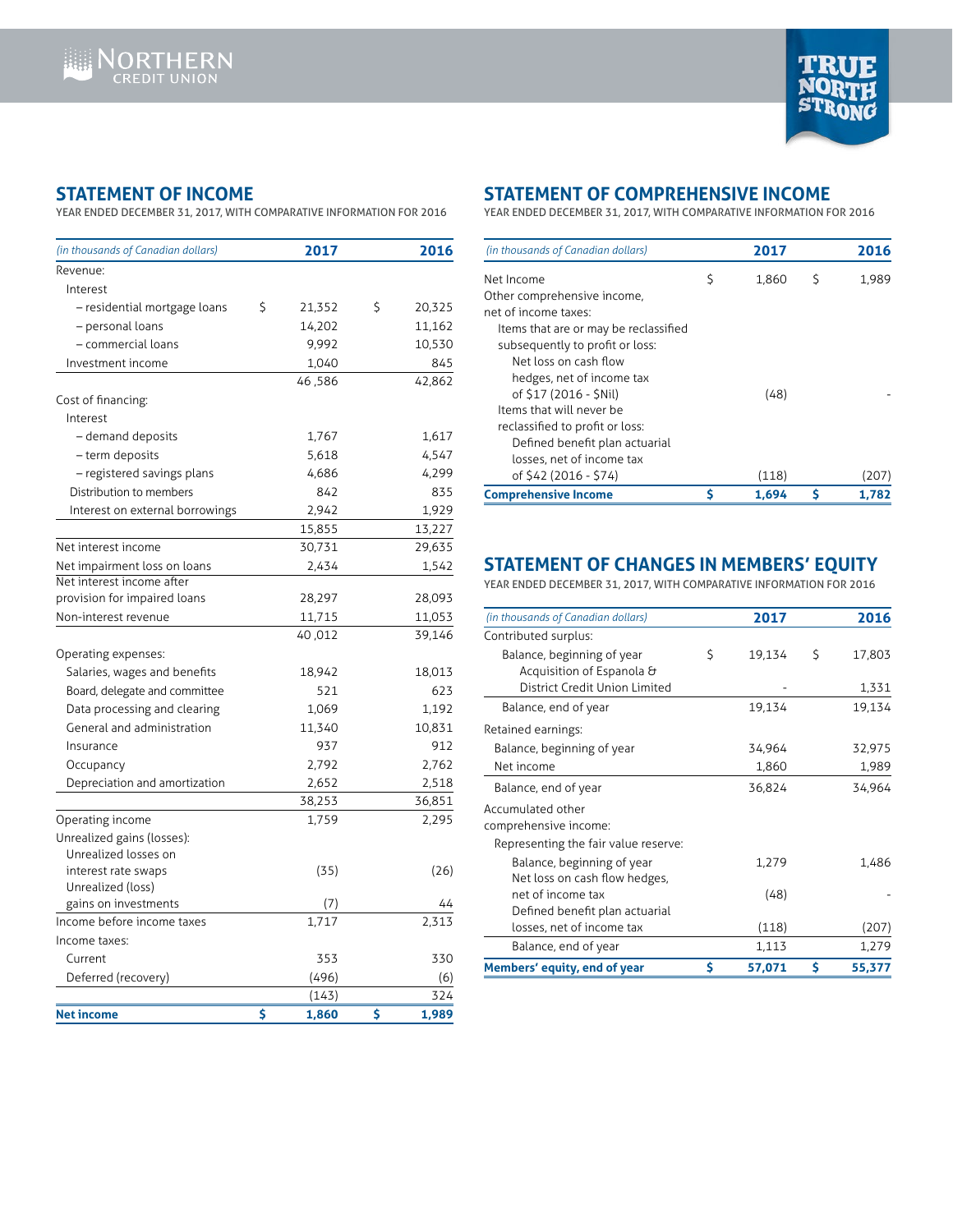



## **STATEMENT OF CASH FLOWS**

YEAR ENDED DECEMBER 31, 2017, WITH COMPARATIVE INFORMATION FOR 2016

| (in thousands of Canadian dollars)                                          | 2017          | 2016          |
|-----------------------------------------------------------------------------|---------------|---------------|
| <b>Cash flows from operating activities:</b>                                |               |               |
| Net income                                                                  | \$<br>1,860   | \$<br>1,989   |
| Adjustments for:                                                            |               |               |
| Change in non-cash items:                                                   |               |               |
| Net interest income                                                         | (30, 731)     | (29, 635)     |
| Provision for impaired loans                                                | 2,434         | 1,542         |
| Provision for income tax                                                    | (143)         | 324           |
| Depreciation and amortization                                               | 2,652         | 2,518         |
| Unrealized losses (gains) on investments                                    | 7             | (44)          |
| Unrealized losses on interest rate swaps                                    | 35            | 26            |
| Loss on disposal of property and equipment                                  | 98            | 47            |
|                                                                             | (23, 788)     | (23, 233)     |
| Changes in other assets:                                                    |               |               |
| Changes in other assets                                                     | (520)         | 494           |
| Changes in accounts payable and accrued liabilities                         | 437           | (72)          |
|                                                                             | (83)          | 422           |
| Changes in member activities (net):                                         |               |               |
| Changes in member loans                                                     | (125, 295)    | (142, 351)    |
| Changes in member deposits                                                  | 77,091        | 58,923        |
|                                                                             | (48, 204)     | (83, 428)     |
| Cash flows related to interest, dividends and income taxes:                 |               |               |
| Interest received on member loans                                           | 45.350        | 41,896        |
| Interest received on investments                                            | 984           | 985           |
| Interest paid on member deposits                                            | (11,075)      | (10,070)      |
| Interest paid on external borrowings                                        | (2,942)       | (1,929)       |
| Dividends paid                                                              | (842)         | (835)         |
| Income taxes paid                                                           | (348)         | (647)         |
|                                                                             | 31,127        | 29,400        |
|                                                                             | (40, 948)     | (76, 839)     |
| <b>Cash flows from financing activities:</b>                                |               |               |
| Issuance of membership shares                                               | 53            | 223           |
| Redemption of Class A patronage shares                                      | (44)          | (48)          |
| (Redemption) issuance of Class B investment shares                          | (42)          | 1,201         |
| (Repayment) proceeds of Central 1 Credit Union loan                         | (13,000)      | 25,000        |
| Proceeds from securitized loans                                             | 58,108        | 33,596        |
|                                                                             | 45,075        | 59,972        |
| <b>Cash flows from investing activities:</b>                                |               |               |
| Purchase of investments                                                     | (6,420)       | (533)         |
| Proceeds on disposal of property and equipment                              | 841           |               |
| Additions to intangible assets                                              | (597)         | (478)         |
| Additions to property and equipment                                         | (2,216)       | (1,094)       |
| Net cash inflow from purchase of Espanola and District Credit Union Limited |               | 6,011         |
|                                                                             | (8, 392)      | 3,906         |
| Net (decrease) increase in cash and cash equivalents                        | (4, 265)      | (12,961)      |
| Cash and cash equivalents, beginning of year                                | 15,813        | 28,774        |
| Cash and cash equivalents, end of year                                      | \$.<br>11,548 | \$.<br>15,813 |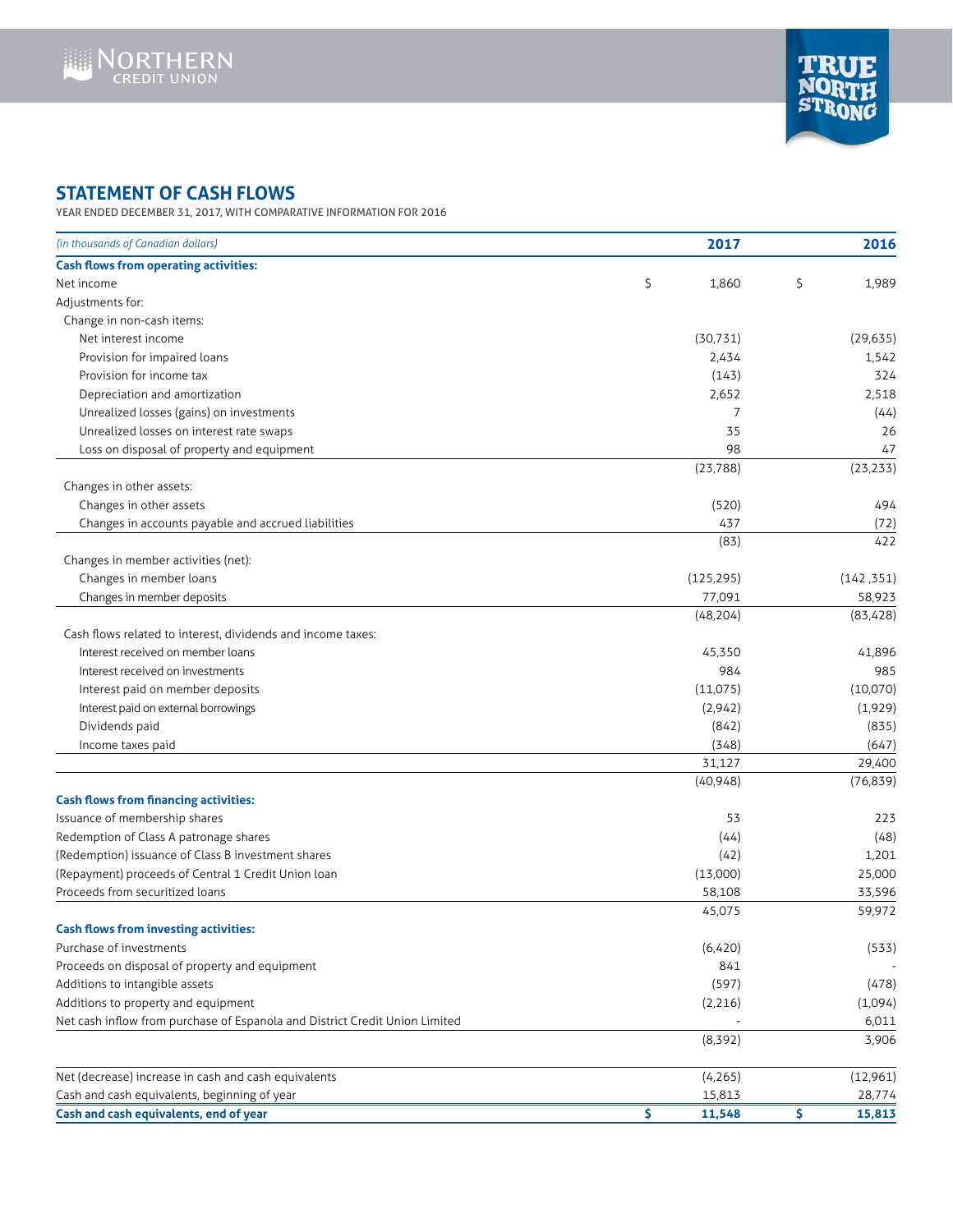



## REPORT OF THE AUDIT COMMITTEE

Northern Credit Union Limited's Audit Committee is a committee of the Board of Directors pursuant to Section 125 of the Credit Unions and Caisses Populaires Act, 1994 and Section 27 of Ontario Regulation 237/09. The committee consisting of six directors has adopted a mandate that comprises all of the duties specified to be performed by Audit Committees in the Regulations to the Act.

The Audit Committee is pleased to report to the members of Northern Credit Union that it is functioning pursuant to the requirements of the Act, and that it has fulfilled its annual mandate. The Audit Committee held five meetings during the year and completed the following significant activities:

- Served as the principal communication link between the external auditor and the Board of Directors.
- Served as the Board's liaison with the new Internal Auditor and reviewed all reports.
- Reviewed the terms of engagement and scope of the external audit and reviewed the Credit Union's annual financial statements prior to Board approval for issuance to the members.
- Obtained a reasonable understanding of the important elements of internal audit controls that are important to safeguarding the assets of the Credit Union, that ensure the accuracy of financial reports, and that ensure compliance with policies and procedures.
- Reviewed the activity reports for the Enterprise Risk Management (ERM) Policy and Framework.
- Reviewed and approved the internal audit mandate and work plan.
- Reviewed the policies, procedures and controls which relate to legislative compliance with a particular focus on requirements for liquidity, capital adequacy and interest rate risk management.

Based on its findings, the Audit Committee issues reports and makes recommendations to the Board of Directors or Senior Management, as appropriate, with respect to the matters outlined above, and follows up to ensure that the recommendations are considered and implemented.

The Committee received full co-operation and support from the CEO and Management to enable it to play an effective role in improving the quality of financial reporting to the members and enhancing the overall control structure of Northern Credit Union. The Audit Committee demonstrated a respectful and professional relationship with all parties.

There are no significant recommendations made by the Audit Committee that have not been either implemented or are in the process of being implemented. In addition, there are no matters the Audit Committee believes should be reported to the members, nor are there any further matters that are required to be disclosed pursuant to the Act or the Regulations thereto..

Respectfully submitted,

Co Dell Medovo

**Chair of the Audit Committee:** Folgo DellaVedova **Audit Committee Members:** John Mangone, Sue Klatt, Louise Ahrens, Kevin Eccles, Tony Andreacchi

| <b>DIRECTOR</b>     | <b>TERM EXPIRY</b> | <b>BRANCH</b>    | MEETINGS HELD* | <b>MEETINGS ATTENDED</b> |
|---------------------|--------------------|------------------|----------------|--------------------------|
| Louise Ahrens       | 2020               | Durham           | 20             | 18                       |
| Tony Andreacchi     | 2018               | Thunder Bay      | 20             | 20                       |
| LeeAnne Bell        | 2018               | Durham           | 20             | 15                       |
| <b>Brian Cairns</b> | 2019               | Espanola         | 21             | 20                       |
| Folgo Della Vedova  | 2020               | Sault Ste. Marie | 21             | 18                       |
| <b>Kevin Eccles</b> | 2019               | Durham           | 20             | 13                       |
| John Fogarty        | 2019               | Thunder Bay      | 21             | 21                       |
| <b>Tim Foster</b>   | 2018               | North Bay        | 22             | 21                       |
| Jeannie Kilgour     | 2020               | Capreol          | 22             | 22                       |
| Keir Kitchen        | 2019               | Capreol          | 20             | 18                       |
| Sue Klatt           | 2020               | Barry's Bay      | 22             | 18                       |
| John Mangone        | 2019               | Sault Ste. Marie | 20             | 20                       |
| Ed Robb             | 2018               | Sault Ste. Marie | 22             | 22                       |
| Joellen Sloss       | 2019               | Espanola         | 19             | 17                       |

\*This schedule depicts meetings held from the beginning of the Board year up to, and including, March 16, 2018.